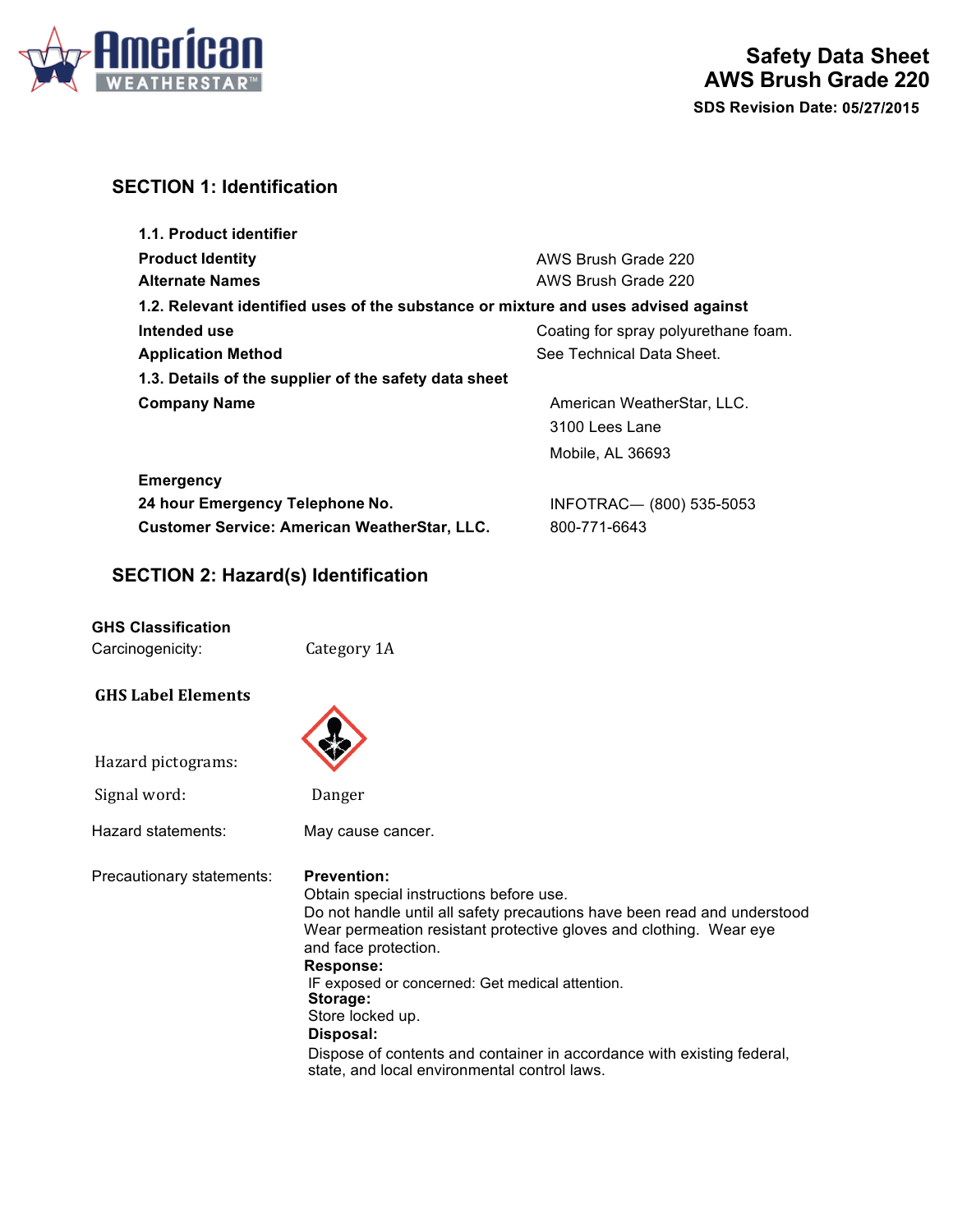

# **SECTION 3: Composition/Information on Ingredients**

The following percentage of the mixture consists of ingredient(s) with unknown acute toxicity: 24 % **Hazardous Components**

| Weight         | <b>Components</b>                | CAS-No.    | <b>Classification</b>                                                                                                                      |
|----------------|----------------------------------|------------|--------------------------------------------------------------------------------------------------------------------------------------------|
| <b>Percent</b> |                                  |            |                                                                                                                                            |
| $1 - 5%$       | Titanium dioxide (Rutile)        | 13463-67-7 | Carcinogenicity Category 2 Inhalation.<br>Specific target organ toxicity - single exposure<br>Category 3 Respiratory system.               |
| $0.1 - 1\%$    | <b>Crystalline Quartz Silica</b> | 14808-60-7 | Acute toxicity Category 4 Oral.<br>Carcinogenicity Category 1A.<br>Specific target organ toxicity - repeated<br>exposure Category 1 Lungs. |

The specific chemical identity and/or exact percentage of component(s) have been withheld as a trade secret.

## **SECTION 4: First Aid Measures**

#### **Most Important Symptom(s)/Effect(s)**

**Acute:** Not expected to cause adverse acute health effect.

#### **Eye Contact**

In case of contact, flush eyes with plenty of lukewarm water. Get medical attention if irritation develops.

#### **Skin Contact**

In case of skin contact, wash affected areas with soap and water. Immediately remove contaminated clothing and shoes. Get medical attention if irritation develops and persists.

#### **Inhalation**

If inhaled, remove to fresh air. Get medical attention if irritation develops.

#### **Ingestion**

If ingested, do not induce vomiting unless directed to do so by medical personnel. Get medical attention.

## **SECTION 5: Fire Fighting Meausres**

**Suitable Extinguishing Media:** All extinguishing media are suitable.

**Unsuitable Extinguishing Media** No Data Available

#### **Fire Fighting Procedure**

Firefighters should be equipped with self-contained breathing apparatus to protect against potentially toxic and irritating fumes. Use cold water spray to cool fire-exposed containers to minimize the risk of rupture.

#### **Hazardous Decomposition Products**

By Thermal Decomposition: carbon monoxide, carbon dioxide, Acrylic monomers, other potentially toxic fumes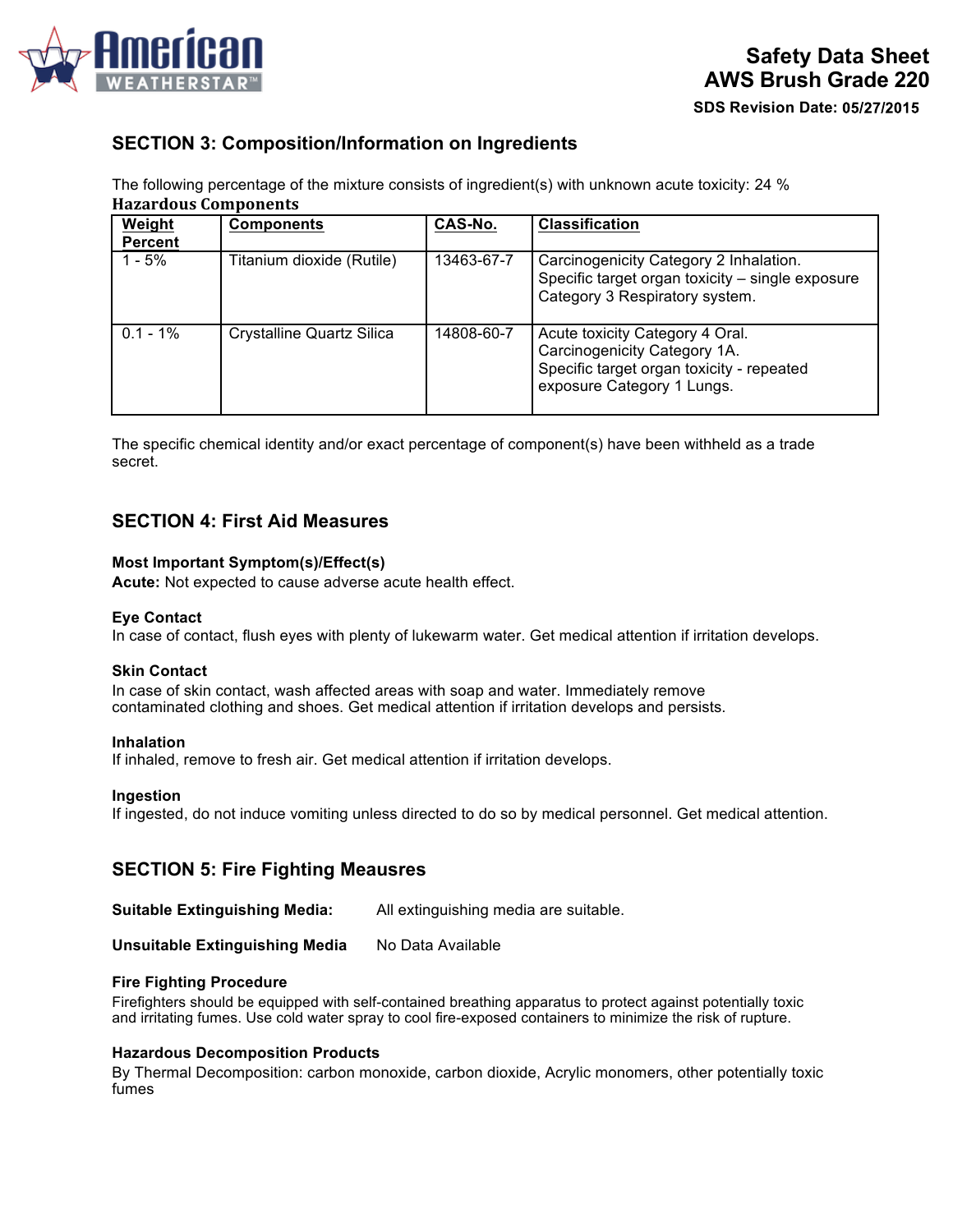

## **Unusual Fire/Explosion Hazards**

Toxic and irritating gases/fumes may be given off during burning or thermal decomposition.

# **SECTION 6: Accidental release measures**

## **Spill and Leak Procedures**

Cleanup personnel must use appropriate personal protective equipment. Cover spill with inert material (e. g., dry sand or earth) and collect for proper disposal.

# **SECTION 7: Handling and Storage**

## **Handling/Storage Precautions**

Avoid breathing dust, vapor, or mist. Avoid contact with skin or clothing. Avoid contact with eyes. Use only with adequate ventilation/personal protection. Wash thoroughly after handling. Keep container closed when not in use. Protect from freezing.

# **Storage Period:**

12 Months

| <b>Storage Temperature</b> |
|----------------------------|
| Minimum:                   |
| Maximum:                   |
| <b>Storage Conditions</b>  |
| None known                 |

**Minimum:** 1 °C (33.8 °F) **Maximum:** 49 °C (120.2 °F)

**Substances to Avoid** None known

# **SECTION 8: Exposure controls and personal protection**

### **Titanium dioxide (Rutile) (13463-67-7)**

- US. ACGIH Threshold Limit Values Time Weighted Average (TWA): 10 mg/m3
- US. OSHA Table Z-1 Limits for Air Contaminants (29 CFR 1910.1000) Permissible exposure limit: 15 mg/m3 (Total dust.)
- US. ACGIH Threshold Limit Values Hazard Designation: Group A4 Not classifiable as a human carcinogen.

### **Crystalline Quartz Silica (14808-60-7)**

- US. ACGIH Threshold Limit Values Time Weighted Average (TWA): 0.025 mg/m3 (Respirable fraction.)
- US. OSHA Table Z-3 (29 CFR 1910.1000)

Time Weighted Average (TWA): 2.4 millions of particles per cubic foot of air (Respirable.)The exposure limit is calculated from the equation, 250/(%SiO2+5), using a value of 100% SiO2. Lower percentages of SiO2 will yield higher exposure limits.

US. OSHA Table Z-3 (29 CFR 1910.1000) Time Weighted Average (TWA): 0.1 mg/m3 (Respirable.)The exposure limit is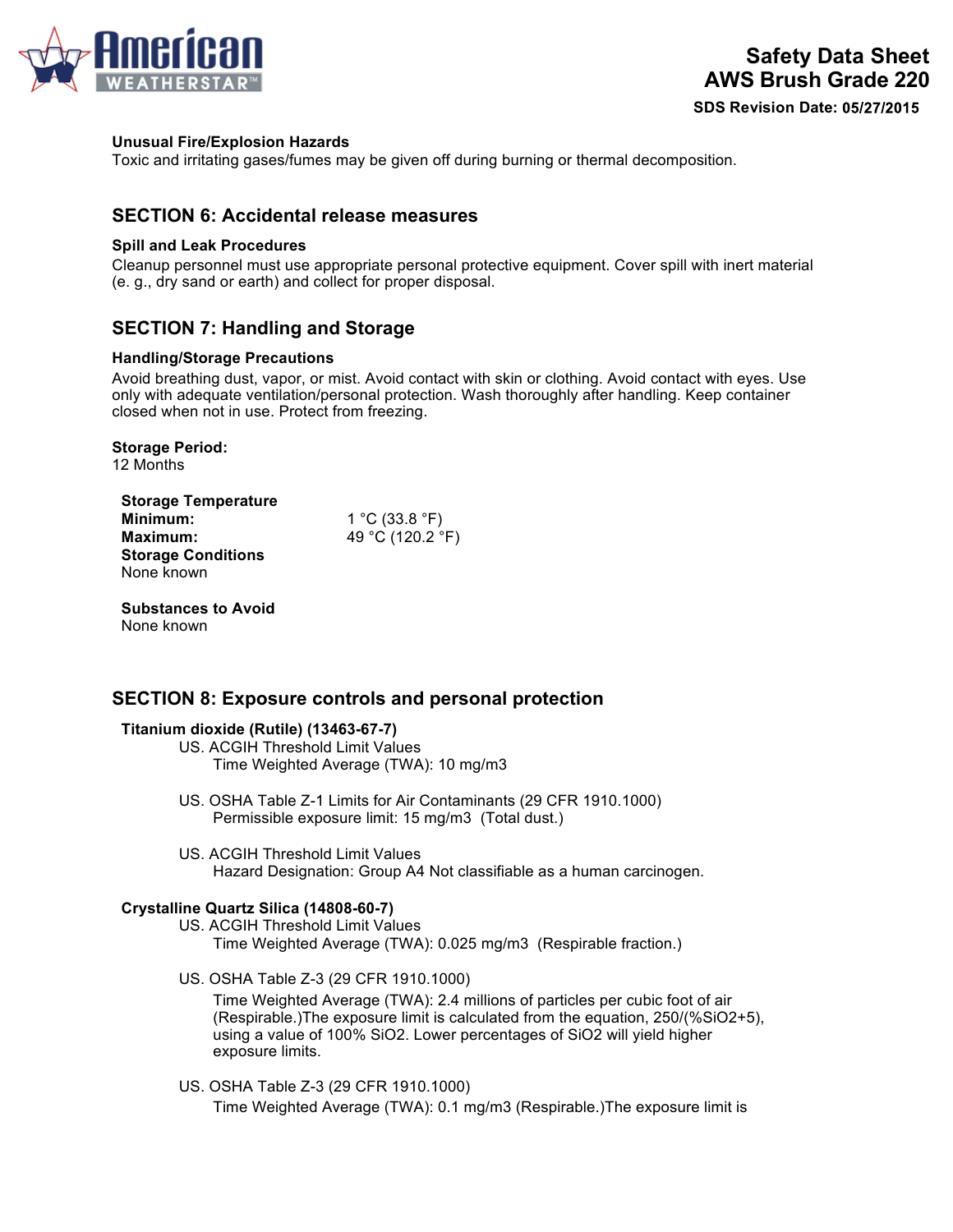

# **Safety Data Sheet AWS Brush Grade 220**

**SDS Revision Date:**

calculated from the equation, 10/(%SiO2+2), using a value of 100% SiO2. Lower percentages of SiO2 will yield higher exposure limits.

US. OSHA Table Z-3 (29 CFR 1910.1000)

Time Weighted Average (TWA): 0.3 mg/m3 (Total dust.)The exposure limit is calculated from the equation,  $30/$  (% $SiO2+2$ ), using a value of 100%  $SiO2$ . Lower values of % SiO2 will give higher exposure limits.

US. ACGIH Threshold Limit Values Hazard Designation: Group A2 Suspected human carcinogen.

Any component which is listed in section 3 and is not listed in this section does not have a known ACGIH TLV, OSHA PEL or supplier recommended occupational exposure limit.

#### **Industrial Hygiene/Ventilation Measures**

When handling this product, ventilation of the work area is recommended..

#### **Respiratory Protection**

In case of mist, spray or aerosol exposure wear suitable personal respiratory protection and protective suit..

#### **Hand Protection**

Permeation resistant gloves, Neoprene gloves

#### **Eye Protection**

Chemical safety goggles or safety glasses with side-shields.

#### **Skin Protection**

Wear as appropriate, disposable one-piece overall with integral hood, impervious protective clothing.

#### **Additional Protective Measures**

Employees should wash their hands and face before eating, drinking, or using tobacco products. Educate and train employees in the safe use and handling of this product. Emergency showers and eye wash stations should be available.

## **SECTION 9: Physical and chemical properties**

| liquid                                                             |
|--------------------------------------------------------------------|
| Various                                                            |
| Amine                                                              |
| No Data Available                                                  |
| No Data Available                                                  |
| 100 °C (212 °F) similar to water                                   |
| Not applicable (water based product), however, solid material will |
| support combustion if water has been evaporated.                   |
| No Data Available                                                  |
| No Data Available                                                  |
| No Data Available                                                  |
| 17 mmHg @ 20 $\degree$ C (68 $\degree$ F) similar to water         |
| No Data Available                                                  |
| No Data Available                                                  |
| No Data Available                                                  |
| 1.44                                                               |
| No Data Available                                                  |
|                                                                    |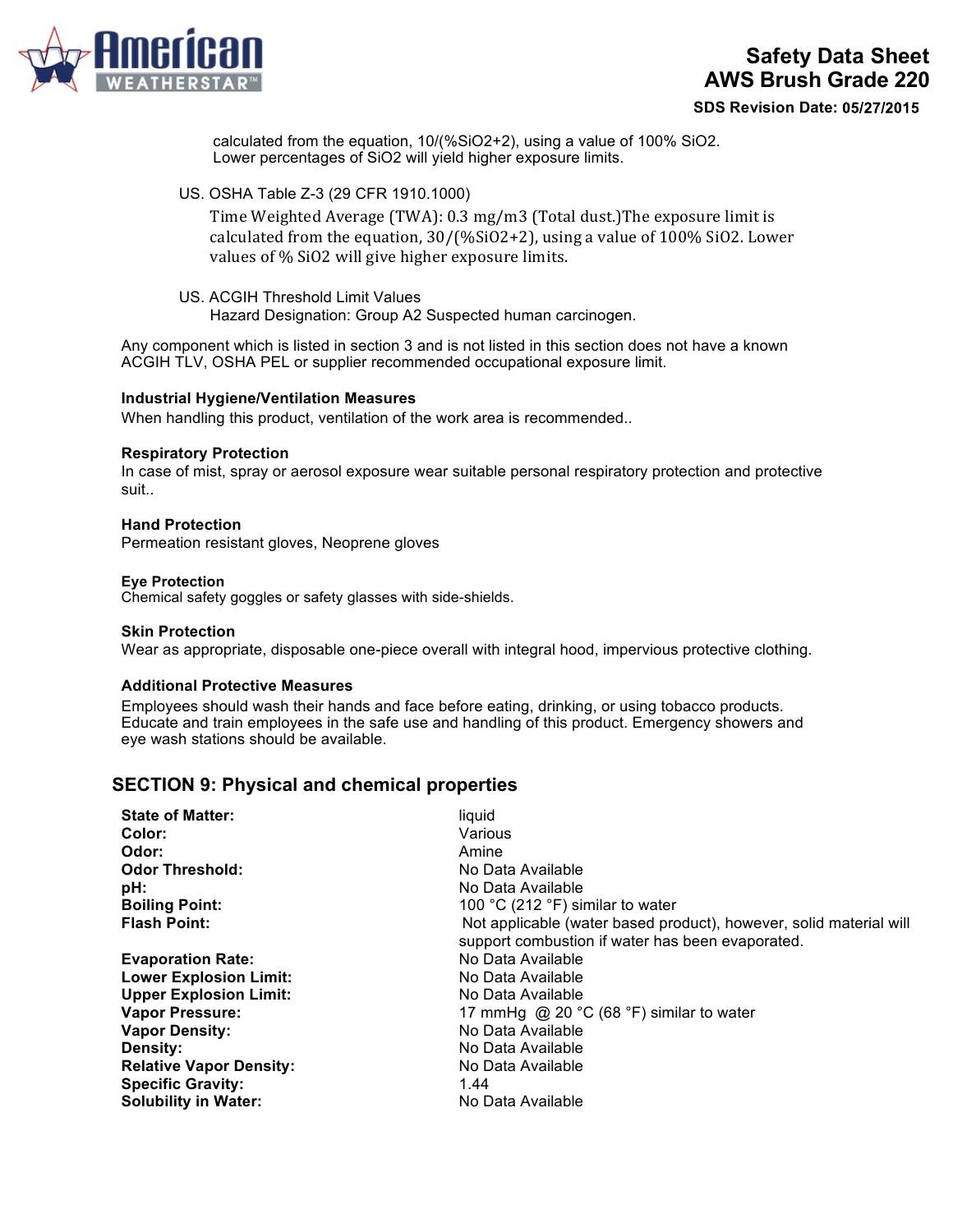

**SDS Revision Date:**

**Partition Coefficient: n-octanol/water:** No Data Available **Auto-ignition Temperature:** No Data Available **Decomposition Temperature:** No Data Available **Dynamic Viscosity:** No Data Available Kinematic Viscosity: No Data Available

# **SECTION 10: Stability and reactivity**

**Hazardous Reactions** Hazardous polymerization does not occur.

**Stability** Stable

**Materials to Avoid** None known.

#### **Hazardous Decomposition Products**

By Thermal Decomposition: carbon monoxide, carbon dioxide, Acrylic monomers, other potentially toxic fumes

## **SECTION 11: Toxicological information**

**Likely Routes of Exposure:** Skin Contact

Eye Contact Inhalation

**Health Effects and Symptoms Acute:** Not expected to cause adverse acute health effects **Chronic:** May cause cancer.

**Toxicity Data for** EVERCOAT FG Brush

No data available for this product.

**Toxicity Data for Titanium dioxide (Rutile) Acute Oral Toxicity** LD50: > 5000 mg/kg (rat, female) (OECD Test Guideline 425)

**Acute Inhalation Toxicity** LC50: > 6.82 mg/l, 4 h (rat, male)

**Acute Dermal Toxicity** LD50: > 10000 mg/kg (rabbit)

**Skin Irritation** rabbit, OECD Test Guideline 404, Exposure Time: 24 h, Non-irritating

**Eye Irritation** rabbit, OECD Test Guideline 405, Non-irritating

**Sensitization**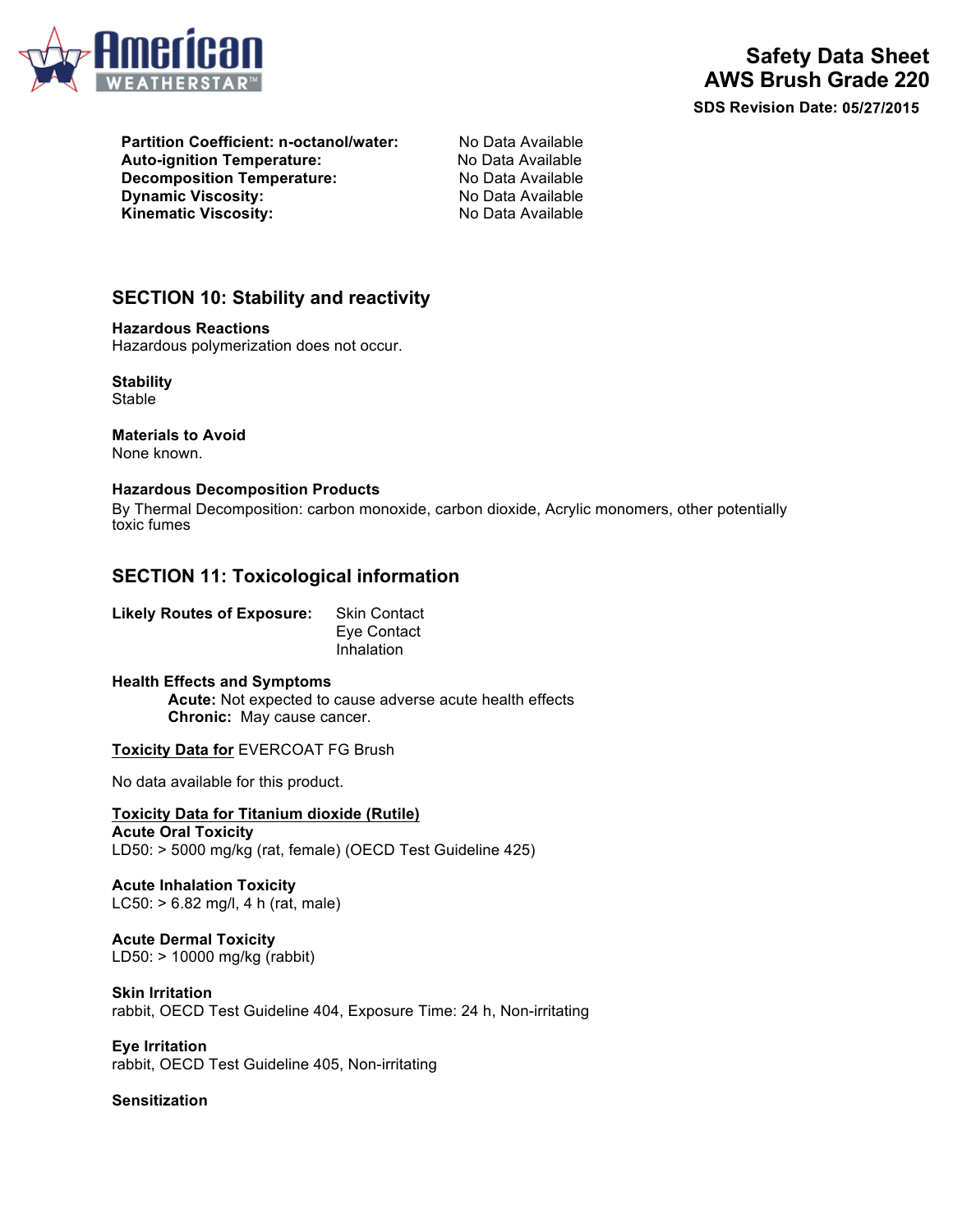

**SDS Revision Date:**

dermal: non-sensitizer (Guinea pig, Maximization Test) dermal: non-sensitizer (Human, Patch Test) Skin sensitization (local lymph node assay (LLNA)): negative (mouse, OECD Test Guideline 429)

#### **Repeated Dose Toxicity**

28 Days, inhalation: NOAEL: 35 mg/m3, (Rat)

29 days, Oral: NOAEL: 24,000 mg/kg, (rat, male, daily)

up to 2 years, inhalation: NOAEL: 0.01 mg/l, (Rat, male/female, 6 hrs/day 5 days/week)

#### **Mutagenicity**

Genetic Toxicity in Vitro: Ames: negative (Salmonella typhimurium, Metabolic Activation: with/without) Mammalian cell - gene mutation assay: negative (Mouse lymphoma cells (L5178Y/TK), Metabolic Activation: with/without) Chromosome aberration test: negative (Chinese hamster ovary (CHO) cells, Metabolic Activation: with/without)

Genetic Toxicity in Vivo: Drosophila SLRL test: negative (Drosophila melanogaster) negative

Cytogenetic assay: negative (mouse, male, intraperitoneal) negative

#### **Carcinogenicity**

Rat, Male/Female, inhalation, According to IARC, several rat inhalation and intratracheal installation studies using titanium dioxide have shown increases in benign and malignant lung tumors. Reviewed human exposure data did not suggest an association between occupational exposure to titanium dioxide and risk for cancer. Additionally, the IARC working group determined that, "No significant exposure to titanium dioxide is thought to occur during the use of products in which titanium dioxide is bound to other material, such**r** as in paints."

#### **Other Relevant Toxicity Information**

May cause irritation of respiratory tract.

#### **Toxicity Data for Crystalline Quartz Silica**

**Acute Oral Toxicity** LD50: 500 mg/kg (rat)

#### **Mutagenicity**

Genetic Toxicity in Vitro: Ames: Negative results were reported in various in vitro studies. (Salmonella typhimurium, Metabolic Activation: with/without)

#### Genetic Toxicity in Vivo:

Sister Chromatid Exchange: ambiguous (hamster) ambiguous

#### **Carcinogenicity**

rat, Male/Female, inhalation, 2 years, 6 hrs/day 5 days/week, positive

#### **Carcinogenicity:**

| Titanium dioxide (Rutile)                          | IARC - | Overall evaluation: | 2B Possibly carcinogenic to humans. |
|----------------------------------------------------|--------|---------------------|-------------------------------------|
| 1,3-Benzenedicarbonitrile,<br>2,4,5,6-tetrachloro- | IARC - | Overall evaluation: | 2B Possibly carcinogenic to humans. |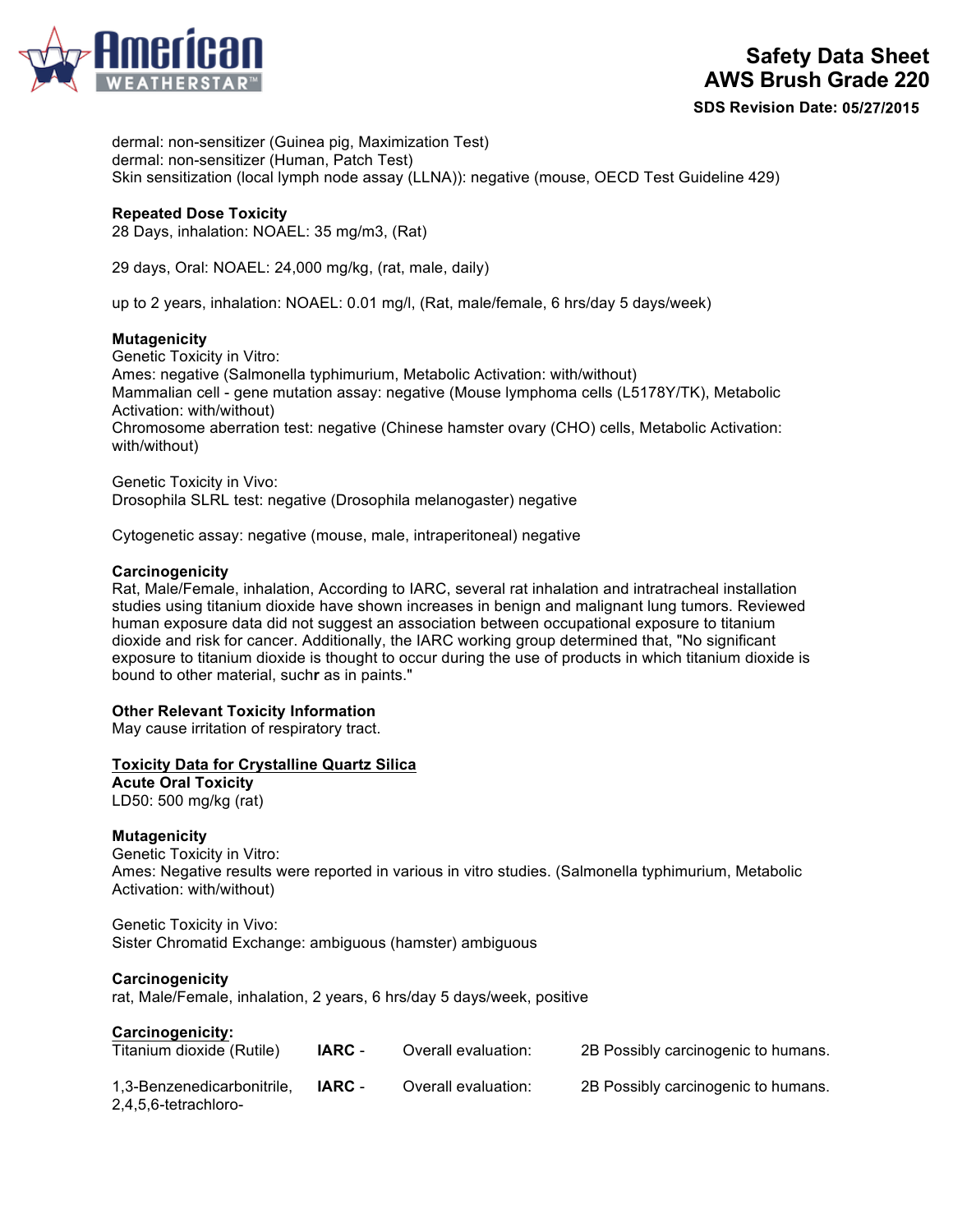

# **Safety Data Sheet AWS Brush Grade 220**

**SDS Revision Date:**

Crystalline Quartz Silica **NTP** - Hazard Designation: Known To Be Human Carcinogen. **IARC** - Overall evaluation: 1 Carcinogenic to humans.

# **SECTION 12: Ecological information**

No data available for this product.

# **Ecological Data for Titanium dioxide (Rutile)**

**Acute and Prolonged Toxicity to Fish** LC0: > 1,000 mg/l (Golden orfe (Leuciscus idus), 48 h)

### **Acute Toxicity to Aquatic Invertebrates**

EC0: > 3 mg/l (Water flea (Daphnia magna))

### **Toxicity to Microorganisms**

EC0: > 10,000 mg/l, (Pseudomonas fluorescens, 24 h

# **SECTION 13: Disposal Considerations**

### **Waste Disposal Method**

Waste disposal should be in accordance with existing federal, state and local environmental control laws.

#### **Container Precautions**

Recondition or dispose of empty container in accordance with governmental regulations. Do not reuse empty container without proper cleaning.

# **SECTION 14: Transport Information**

**Land transport (DOT)**  Non-Regulated

**Sea transport (IMDG)**  Non-Regulated

**Air transport (ICAO/IATA)**  Non-Regulated

## **SECTION 15: Regulatory Information**

**United States Federal Regulations US. Toxic Substances Control Act:** Listed on the TSCA Inventory.

**US. EPA CERCLA Hazardous Substances (40 CFR 302) Components:** None

**SARA Section 311/312 Hazard Categories:** Chronic Health Hazard

**US. EPA Emergency Planning and Community Right-To-Know Act (EPCRA) SARA Title III Section 302 Extremely Hazardous Substance (40 CFR 355, Appendix A) Components:** None